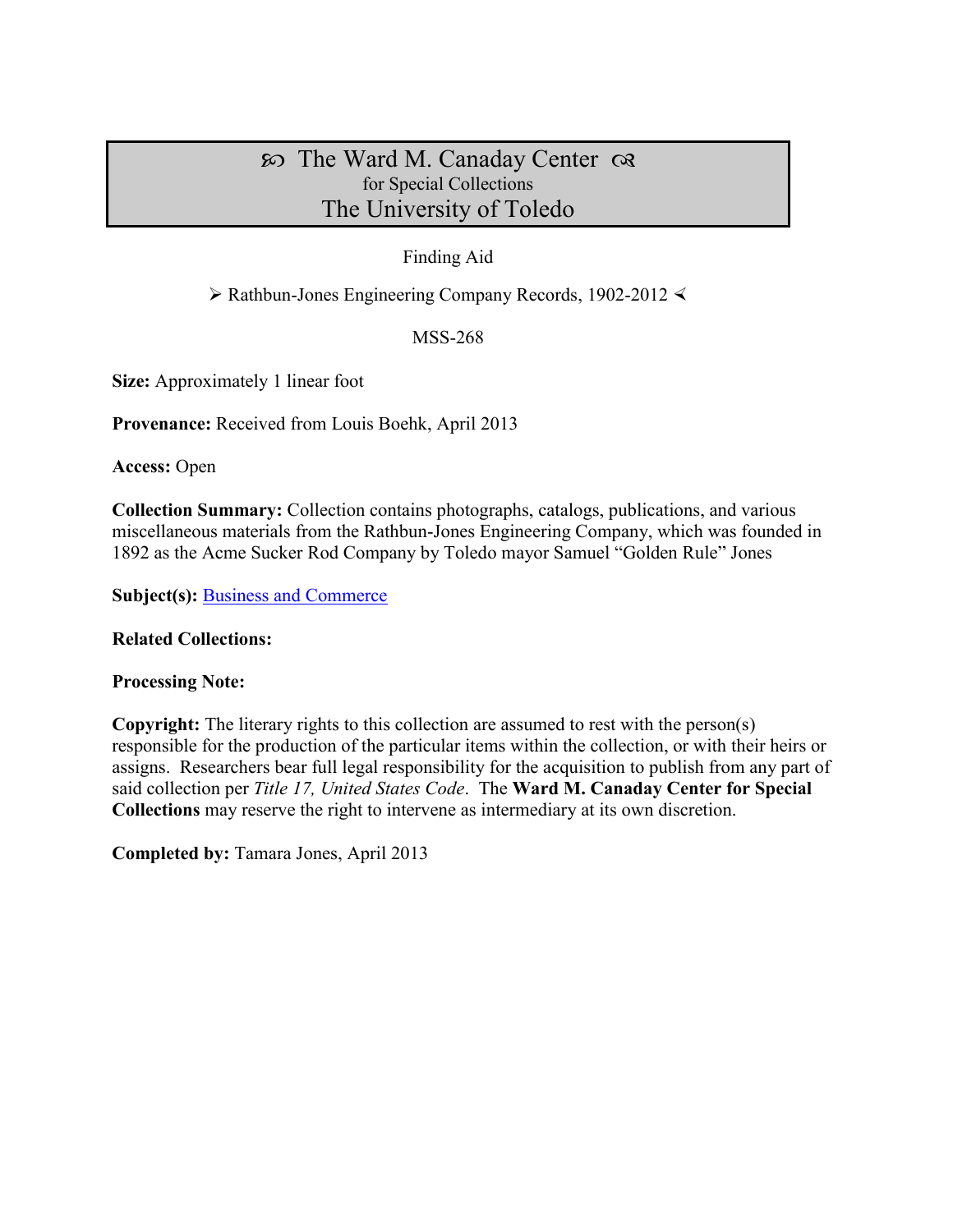#### **Rathbun-Jones Engineering Company Records, 1902-2012**

#### **Historical Sketch**

The Rathbun-Jones Engineering Company was founded by Samuel M. Jones, who arrived in Toledo in 1892 in the midst of a northwest Ohio oil boom. Having been granted a patent for an all-metal oil sucker rod, Jones established the Acme Sucker Rod Company in an empty factory on Segur Avenue near Field Street. In addition to sucker rods, the factory produced the Acme gas engine, a simple, reliable, single-cylinder engine powered by natural gas. In 1895, Jones hired George J. Rathbun, Sr., a recent graduate of Cornell University, as an engineer. Jones changed the company name to the SM Jones Company in 1902. The following year, he authorized the construction of a new factory between Spencer Street and the Miami and Erie Canal (the presentday Anthony Wayne Trail), which would enable the expanding business to produce larger engines.

In 1904, Jones passed away suddenly. In addition to directing the growth of SM Jones, he had been serving as mayor of Toledo since 1897, and it is possible that the responsibilities of both positions were a factor in his unexpected death. By 1908, construction of the new factory on Spencer Street was complete and the engine department was spun off as the Rathbun-Jones Company, with George Sr. as president and major stockholder. His brother Edward Sr., who joined the company that same year, helped with engine design and sales. To better compete in the industry, Rathbun-Jones partnered with the Ingersoll-Rand Company, which served as the company's engine sales representative for several years. Engines produced by Rathbun-Jones were used in power plants, pumping stations, and boats, and were powered by gas, diesel, and even sewer gas.

The company prospered from 1908-1940, although it, like many other businesses, was hit hard by the Great Depression. During World War II, the State Department took over the company in order to produce engines for Russia, but no engines or parts were ever ordered. The company's fortunes began to decline after the war, when more dependable high-speed engines were developed and power plants began using boilers and turbines rather than engines. Some of the last Rathbun-Jones engines were shipped to India in 1949, and the company was reduced to providing spare engine parts instead. In the late 1950s, Rathbun-Jones partnered with Production Corp of Mentor, Ohio, which designed medium-sized steel and aluminum processing lines. An agreement made in the early 1960s resulted in Production Machinery buying out the Rathbun-Jones stockholders over the next few years, with the final payment being made in 1968. With this, Rathbun-Jones ceased to exist as a company, and its property is now owned by the Toledo Zoo. While many of its engines exist as parts of museum pieces, it is not known how many, if any, are currently in operation.

Source: Rathbun, William T. *The Rathbun-Jones Engineering Co.*, 1999 (this document is located in box 1, folder 1)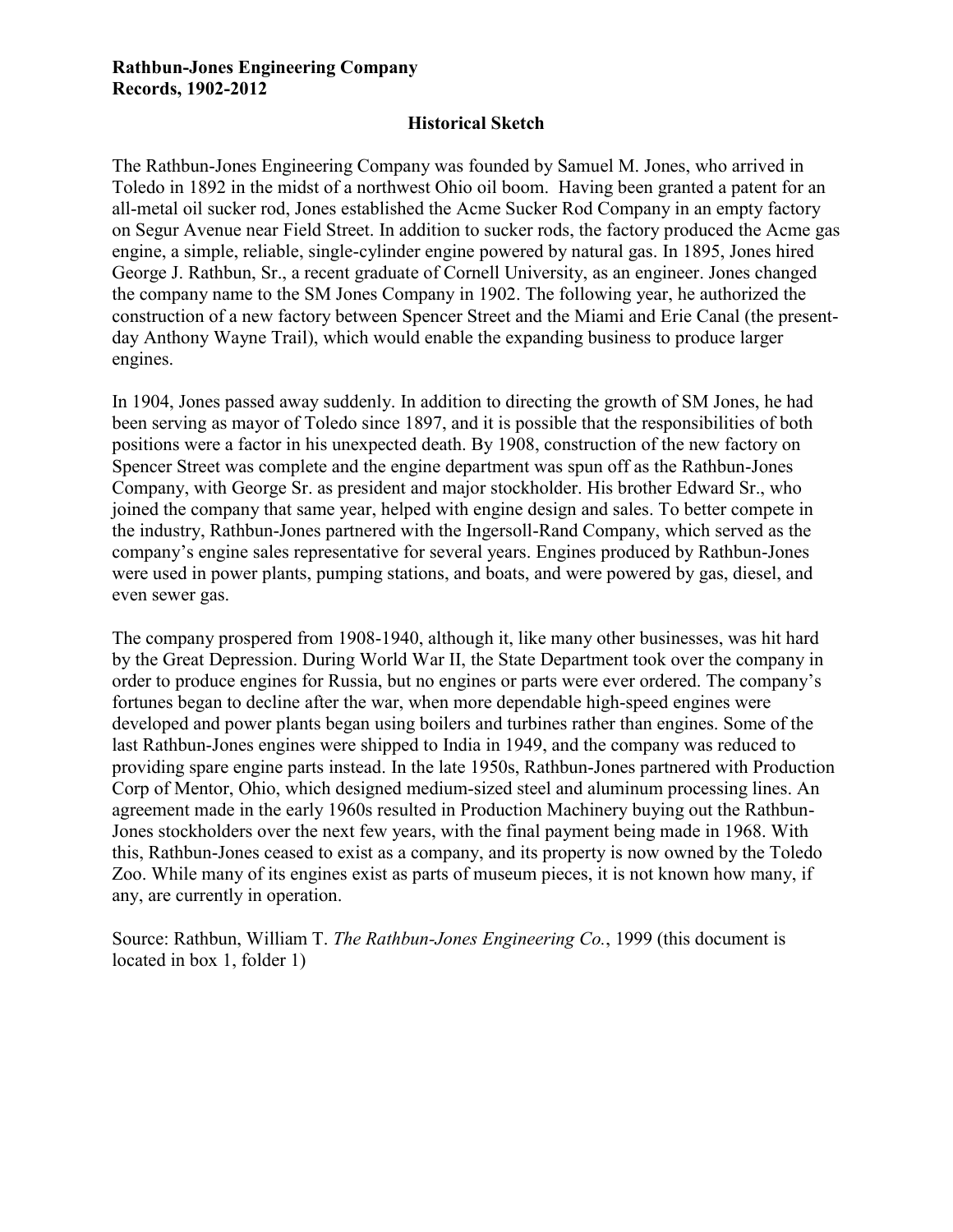#### **Rathbun-Jones Engineering Company Records, 1902-2012**

#### **Scope and Content Note**

The Rathbun-Jones collection consists of six series. **Biographical/Historical Files** contain information on the life of company founder and Toledo mayor Samuel M. Jones, as well as the history of Rathubun-Jones and the materials used to write the company history. **Marketing/Sales Materials** contain catalogs promoting the various engines produced by Rathbun-Jones. Many of these catalogs were produced by Ingersoll-Rand, which also sold engines manufactured by Rathbun-Jones. **Photographs** is the largest series and consists mostly of photographs of engines and their components, as well as plants using Rathbun-Jones engines. Most of these engines are either unidentified or the photographs contain minimal identifying information. Because of this, engine photographs have been separated into those that were identified and those that were not. This series also contains a small number of photographs of people (mostly employees); plants; and ships; as well as a scrapbook of photographs of engines and the plants they were installed in. The majority of the photographs are originals, but some photocopies and printed scans are included. **Publications** consist of magazine and newspaper articles about the company and its engines. **Technical Files** contains instructions for operating the engines of the 26<sup>th</sup> Ward sewage treatment plant in New York City, two books of mechanical drawings, and two illustrations of Rathbun engines. The final series, **Miscellaneous**, contains the obituaries of Edward Rathbun, Jr. and William Rathbun; a booklet containing a list of engine numbers and Lend Lease orders for the Soviet government; a list of engines installed in various plants and ships; two memoranda of agreement between George Rathbun and the SM Jones Company; a nameplate from the Rathbun-Jones factory; and the constitution and by-laws of the S.M. Jones Brotherhood, which also contains a fee schedule for hospitalization benefits.

While most of the materials are contained within their respective series, some items (e.g. correspondence and newspaper articles) can be found in more than one series.